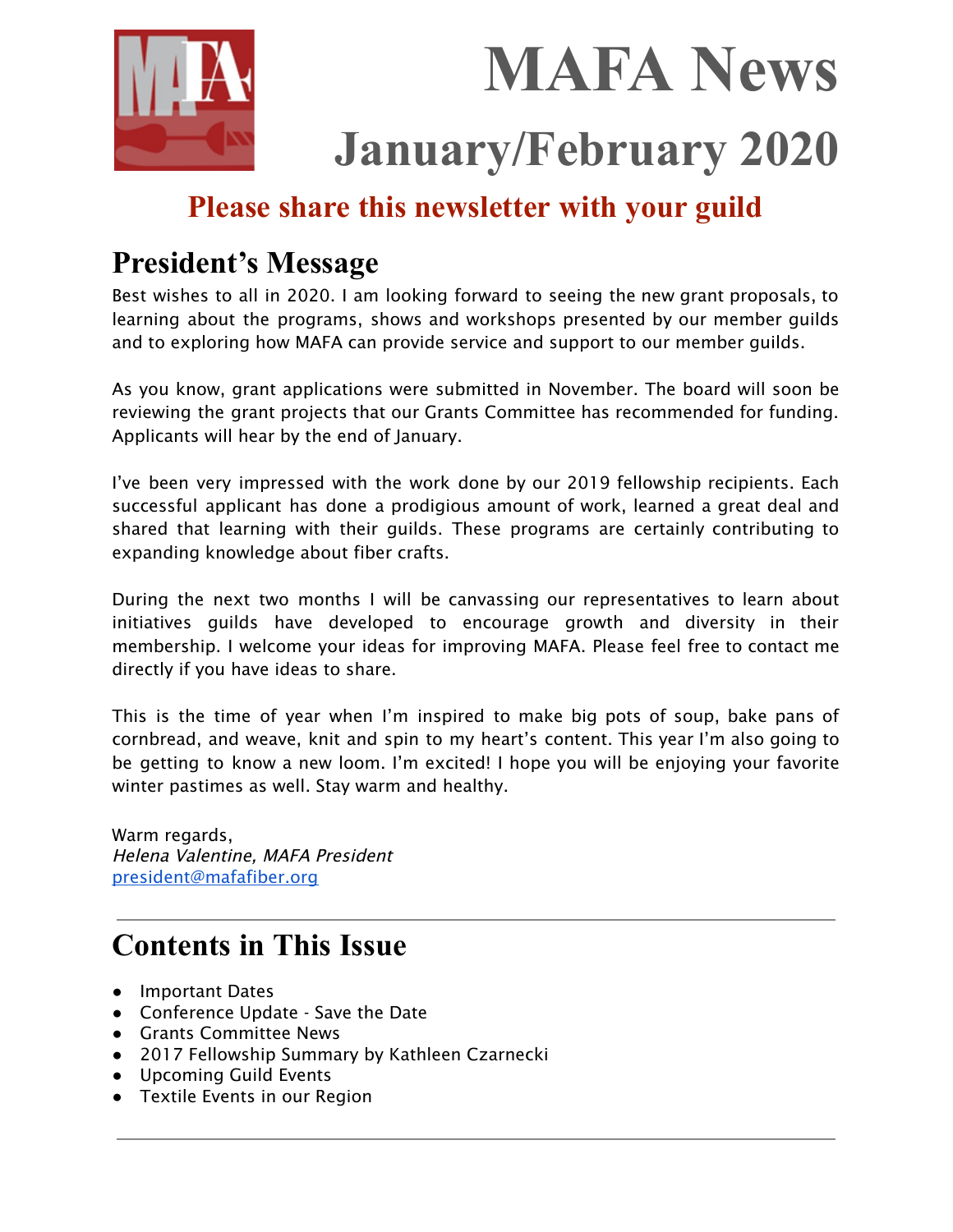# **Important Dates**

● February 15, 2020 - Deadline for instructors to submit MAFA 2021 Workshop Proposals

# **Conference 2021 - Save the Date!**

## The MAFA 2021 Conference will be held June 24 - 27, 2021, and we will return to Millersville University, Millersville, PA!

MAFA is seeking instructors to teach workshops at the conference! If you or someone you know is interested in submitting a workshop proposal, find the Proposal Form on the website at: [mafafiber.org/conferences/mafa-2021/mafa-2021-workshop-proposals/](https://mafafiber.org/conferences/mafa-2021/mafa-2021-workshop-proposals/) The deadline for proposals is February 15, 2020.

If you would like us to send an invitation to submit a proposal to an instructor, please email the instructor's name, email address, and a brief note on what sort of fiber art they do, to Chris Field-Funk at [education@mafafiber.org](mailto:education@mafafiber.org).

## Help Needed!

Conference Website/MailChimp Assistant - If you have WordPress 5+ skills, know or are willing to learn MailChimp, and would like to help keep conference info updated on the MAFA website and in mailings to attendees, this position is for you.

To find out more about this position, or to get involved in planning the conference in any other way, email Margaret Briggs at [conference@mafafiber.org.](mailto:conference@mafafiber.org)

# **Grants Committee News**

## Conference Fellowships

The 2019 Conference Fellows are wrapping up their work and submitting final [reports.](https://mafafiber.org/grants/fellowships/fellowship-awards/) You can read their reports on the MAFA website, with more coming soon.

Interested in becoming a [Conference](https://mafafiber.org/grants/fellowships/) Fellow? Look for information and application instructions in time for 2021 conference registration.

# The Grants Committee is reviewing applications for 2020 MAFA Grants

Awards will be announced soon.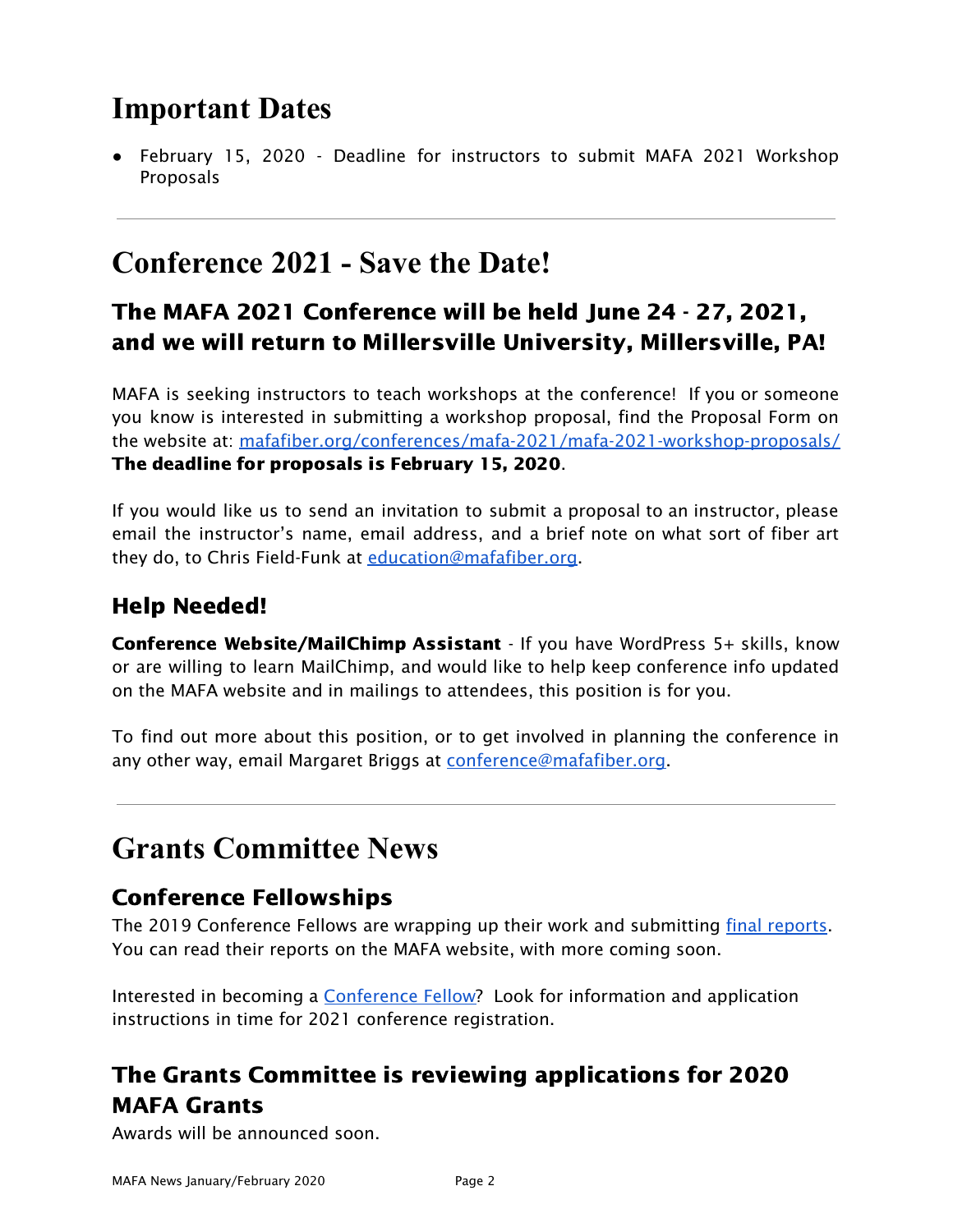## Interested in a 2021 Grant? Here's where to start:

- Read the detailed quidelines and reporting requirements on the MAFA [Grants](https://mafafiber.org/grants/guild-grants/)
- [page.](https://mafafiber.org/grants/guild-grants/)
- Read the [reports](https://mafafiber.org/grants/guild-grants/grant-awards/) of successful grant projects. The reports include advice for future applicants planning similar projects.
- Download the latest versions of the grants [brochure](https://mafafiber.org/wp-content/uploads/Grants/Grants-Brochure_0619.pdf) and [application](https://mafafiber.org/wp-content/uploads/2019/08/Forms/MAFA-GRANT-APPLICATION-Preview.pdf) preview. The online application form is available from Sept. 1st through Nov. 1st.

Questions? Contact [grants@mafafiber.org.](mailto:grants@mafafiber.org)

## Want to get involved?

The Grants Committee accepts new members annually. There is even an opportunity to Chair. Volunteers from throughout the MAFA region are appointed for two-year terms. Conference attendance not required. Questions? Contact [grants@mafafiber.org](mailto:grants@mafafiber.org).

# **Update From 2017 Conference Fellow Kathleen Czarnecki**

Kathleen Czarnecki, a member of North Country Spinners, based in New Jersey, was a 2017 Conference Fellow and Dorosh Award recipient. She attended a Saori weaving workshop and has taken the resulting inspiration and run with it. Below is a summary of her recent activities.

### MAFA FELLOWSHIP AWARD CONTINUES TO INSPIRE EVENTS AT THE KENILWORTH PUBLIC LIBRARY in New Jersey

I just wanted to share with you how the Dorosh award for weaving has impacted our local library. Back in 2017 I was generously given the Dorosh award. I had the opportunity to study Saori weaving during the 2017 MAFA conference. After the conference I was able to share lots of information with my spinning guild, The North Country Spinners. I also was thrilled to demonstrate Saori weaving on a small Cricket loom during a library program. Adults were fascinated by the Saori philosophy, and children were excited about this style of weaving. I had a fantasy that we had our very own Saori loom at the Kenilworth Public Library. With this loom, people old and young could easily explore free-weaving.

Our library miracle came through! Thanks to a generous gift from the Ralph Errington Charitable Foundation, we were able to purchase a Saori loom for the Kenilworth Public Library. People of all ages and abilities are now able to work on this loom. Our fiber-arts program has exploded in popularity. We had to increase our program dates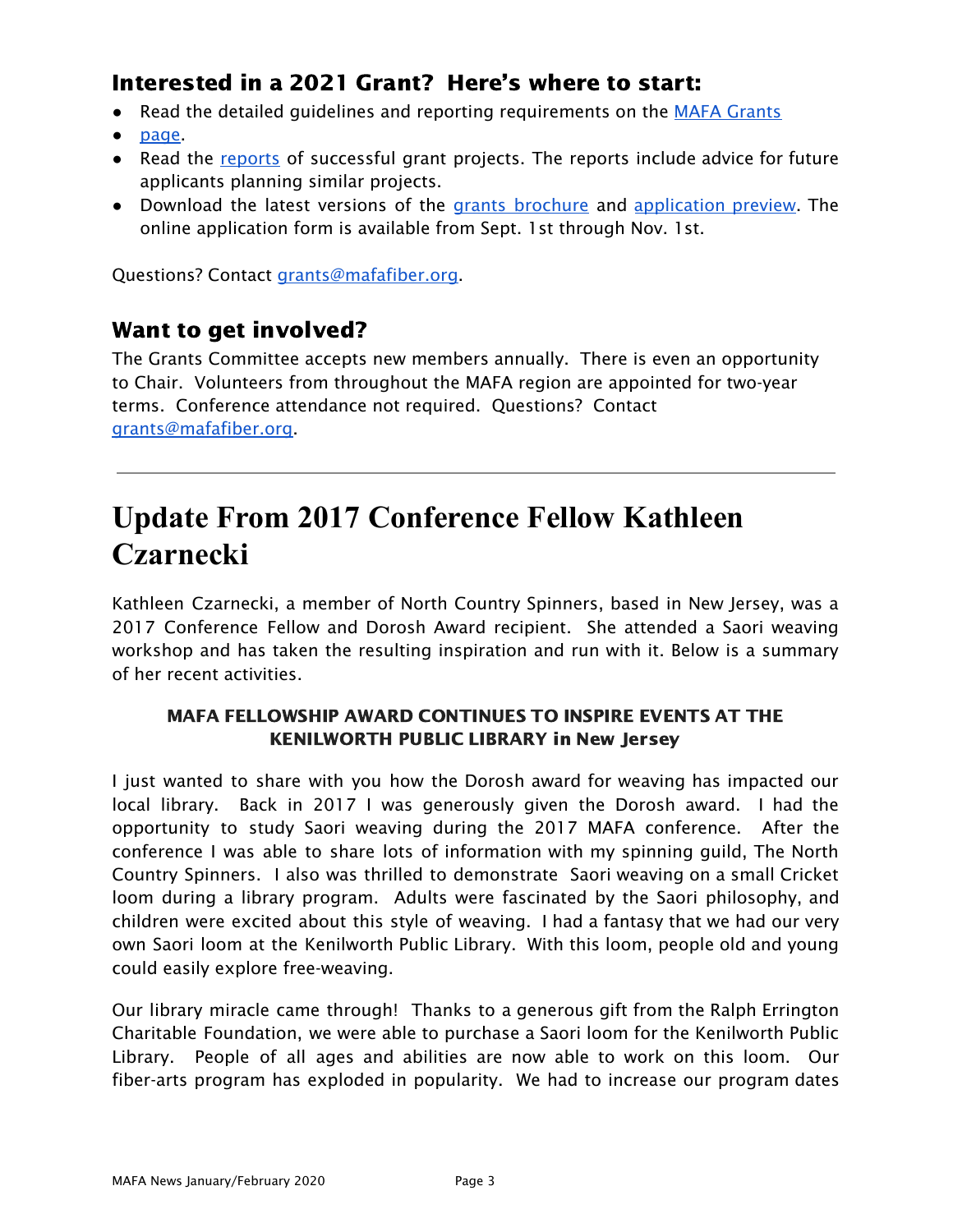from once a month during the evening to once every week during the daytime hours, while still keeping our original evening schedule in place.

Besides Saori weaving, we also work on charity projects. Hundreds of hats and scarves have been donated to local charities. We also have created Twiddle Muffs for dementia patients and hats for the Purple Crying Project.

The thing that moves me most about the Dorosh award, our Saori weaving loom and the library "Yarnies" program, is the pleasure we bring to others. For example, we have a young girl who races to the library after school to work on our Saori loom. She loves to tell everyone how much she loves weaving, and enthusiastically brings her friends to the library to try out our loom.

Recently our library "Yarnies" program was honored for being the 2019 Adult services Program of the Year from the Libraries of Union County Consortium. Thanks to MAFA and the Dorosh award, we are able to continue to share the joys of the fiber arts with our community.

# **Upcoming Guild Events**

Let us help you publicize your guild exhibits, workshops, events and sales! Visit the Guild Events listing on the website here: [mafafiber.org/events/](https://mafafiber.org/events/). Submit information on events, workshops, programs and sales for the website and newsletter by submitting the online form here: [mafafiber.org/guilds-page/guild-event-update/](https://mafafiber.org/guilds-page/guild-event-update/). You may also email newsletter items to firstyp@mafafiber.org before the 21st of even months for inclusion in the next MAFA News.

### New in this issue:

Celebration of Fibers, The Philadelphia Guild of Handweavers Annual Fiber Exhibition, April 17-26, 2020, Philadelphia, PA <https://www.pghw.org/>

#### In previous issue:

Deb Silver: Split Shed Tied Beiderwand Workshop. March 29, 2020, New York Guild of Handweavers. This workshop will teach the basics of split-shed weaving using a variation of the tied beiderwand pattern. Workshop fee: Members: \$85 Non-members: \$95 [https://www.nyhandweavers.org](https://www.nyhandweavers.org/)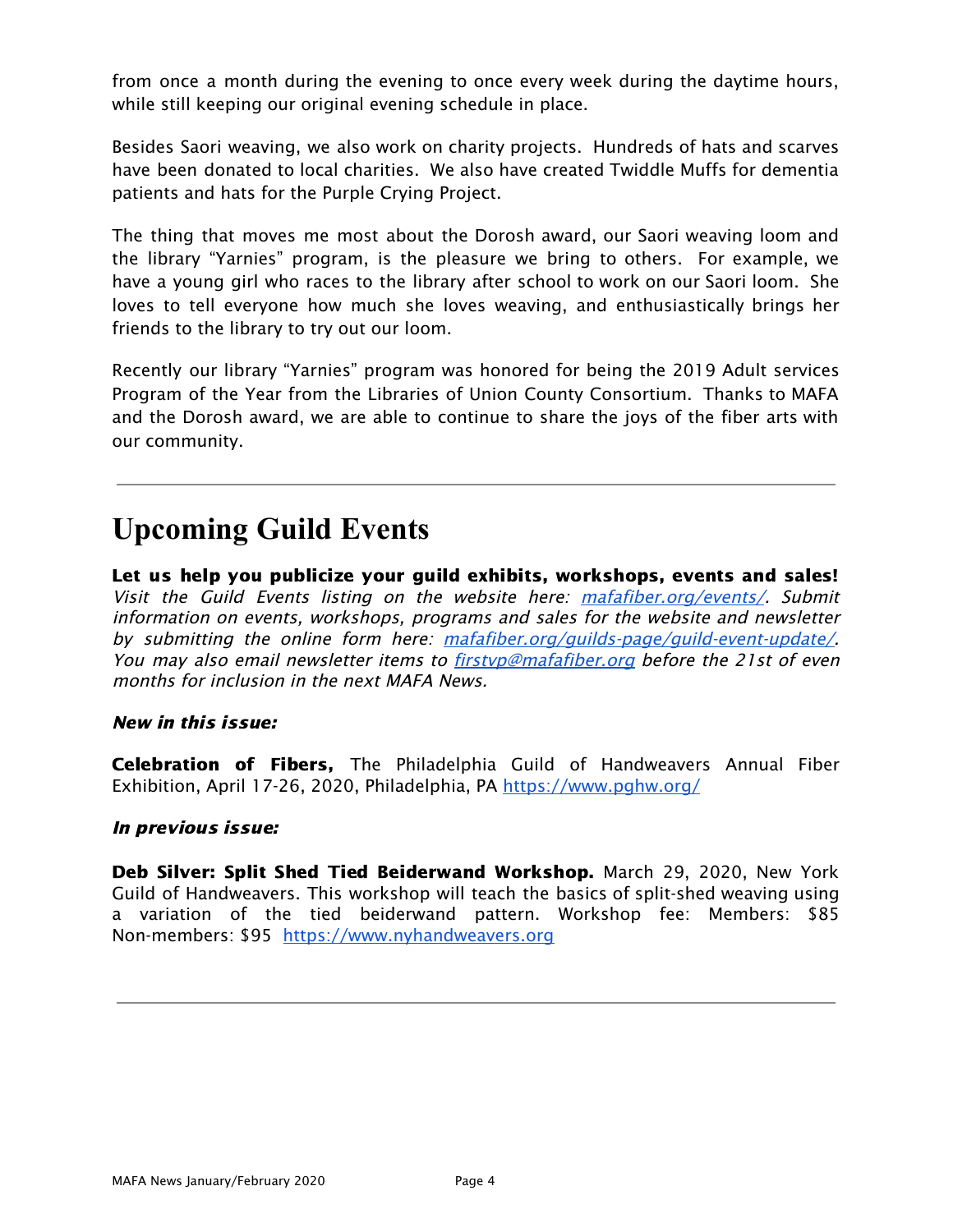# **Textile News in Our Region**

## Exhibits, Events & Online Fiber Arts

New in this issue:

### Delight in Discovery: The Global Collections of Lloyd Cotsen

February 22 through July 5, 2020, THE TEXTILE MUSEUM, Washington, DC https://museum.gwu.edu/delight

#### Stitches United

March 26-29, 2020, Hartford, CT, <http://www.knittinguniverse.com/United2020>

### East [Hungary](https://www.felttours.com/east-hungary-felt-tour) Felt Tour

Apr 16-27, 2020

During the 12-day Felt Tour in Hungary you can take classes from some outstanding felt masters while having a full cultural immersion. Internationally recognized instructors will be teaching project-based classes eg. Felted Jewelry, Prefelt Pillow Pad, 3D Home Decor and Bottle Holder with Nomad Design. Classes are very informative and well balanced with side trips, a folk festival, craft markets, and a special private trunk show and seasonal programs.

You can access the 2020 East Hungary Felt Tour itinerary [here](https://drive.google.com/file/d/10aDjuG9lws7-OtnHLOxahbHucVqyP18c/view) with all the details. If you have any questions about the tour, contact Flóra Carlile-Kovács at [flora@florafelts.com](mailto:flora@florafelts.com)

### POTOMAC FIBER ARTS GALLERY, Alexandria, VA

Jan. 7 - Feb. 9: Repetitions Feb. 13 - Mar. 15: Architecture in Fiber Mar. 17 - Apr. 19: Purple Pops Ap. 21 - May 17: Clouds, Showers, and Rainbows May 19 - June 21: Birds of <sup>a</sup> Feather June 23 - July 26: Everything Old is New  $-$  Recycling July 28 - Aug. 30: Landscapes Sept. 1 - Oct. 4: "LaJaponaise" by Claude Monet Oct. 6 - Nov. 8: Around the World Nov. 10, 2020 - Jan. 3, 2021: Holiday Spirit <https://www.potomacfiberartsgallery.com/>

### Off the Wall: American Art to Wear

Through May 17, 2020 PHILADELPHIA MUSEUM OF ART, Philadelphia, PA <https://press.philamuseum.org/off-the-wall-american-art-to-wear/>

## Adorned: African Women and the Art of Identity

Through June 19, 2020, BALTIMORE MUSEUM OF ART, Baltimore, MD [https://www.artbma.org/exhibitions/2019\\_adorned-african-women-and-the-art-of-ident](https://www.artbma.org/exhibitions/2019_adorned-african-women-and-the-art-of-identity) [ity](https://www.artbma.org/exhibitions/2019_adorned-african-women-and-the-art-of-identity)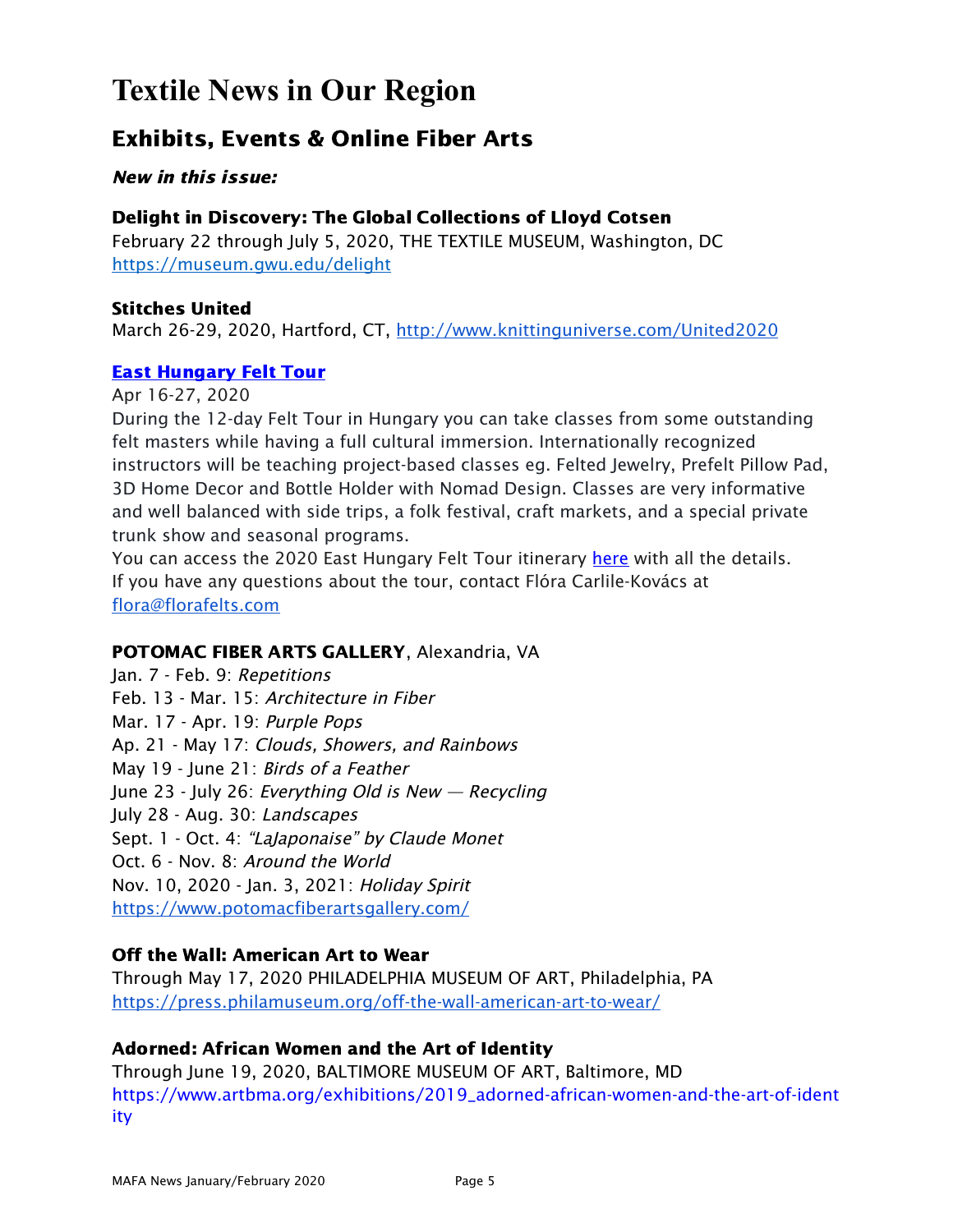#### Hidden Stories/Human Lives

October 14-18, 2020, Textile Society of America 17th Biennial Symposium, Boston, MA, <https://textilesocietyofamerica.org/symposia/symposium-2020>

#### In previous issue:

#### Esther and the Dream of One Loving Human Family

Through March 2024, AMERICAN VISIONARY ART MUSEUM (AVAM), Baltimore, Maryland. Testimonial embroideries created by Holocaust survivor, Esther Nisenthal Krinitz. More info at [www.avam.org/](http://www.avam.org/).

#### Frank Lloyd Wright Textiles: The Taliesin Line 1955-60

Through April 5, 2020, METROPOLITAN MUSEUM OF ART, New York, NY [www.metmuseum.org/exhibitions/listings/2019/frank-lloyd-wright-textiles](https://www.metmuseum.org/exhibitions/listings/2019/frank-lloyd-wright-textiles)

The **Hudson Valley Fiber Arts Network** is a listing directory, marketing & news resource to promote and celebrate the diversity & creativity of the fiber arts community of the greater Hudson Valley region - from New York City to the Canadian border, along the I-87 and Hudson River corridor and surrounding areas. Find their events listings, and info at [www.hudsonvalleyfiberartsnetwork.com/](http://www.hudsonvalleyfiberartsnetwork.com/)

### Ongoing Exhibits

**Potomac Fiber Arts Gallery, Alexandria, Virginia - Exhibits all forms of fiber work,** including weaving, knitting, crocheting, sewing, surface design, and more, in 11 juried shows each year. More info at [www.potomacfiberartsgallery.com/](http://www.potomacfiberartsgallery.com/).

**Fabric Workshop and Museum**, Philadelphia, Pennsylvania - The museum's purpose is to stimulate experimentation among leading contemporary artists and to share the process of creating works of art with the public. They have various exhibits and a permanent collection, as well as studio facilities, equipment, and expert technicians on-site. Find more info at [fabricworkshopandmuseum.org/.](http://fabricworkshopandmuseum.org/)

Alling Coverlet Museum, in Palmyra NY, has a collection of simple 4H to jacquard coverlets[.historicpalmyrany.com/alling.htm](http://historicpalmyrany.com/alling.htm)